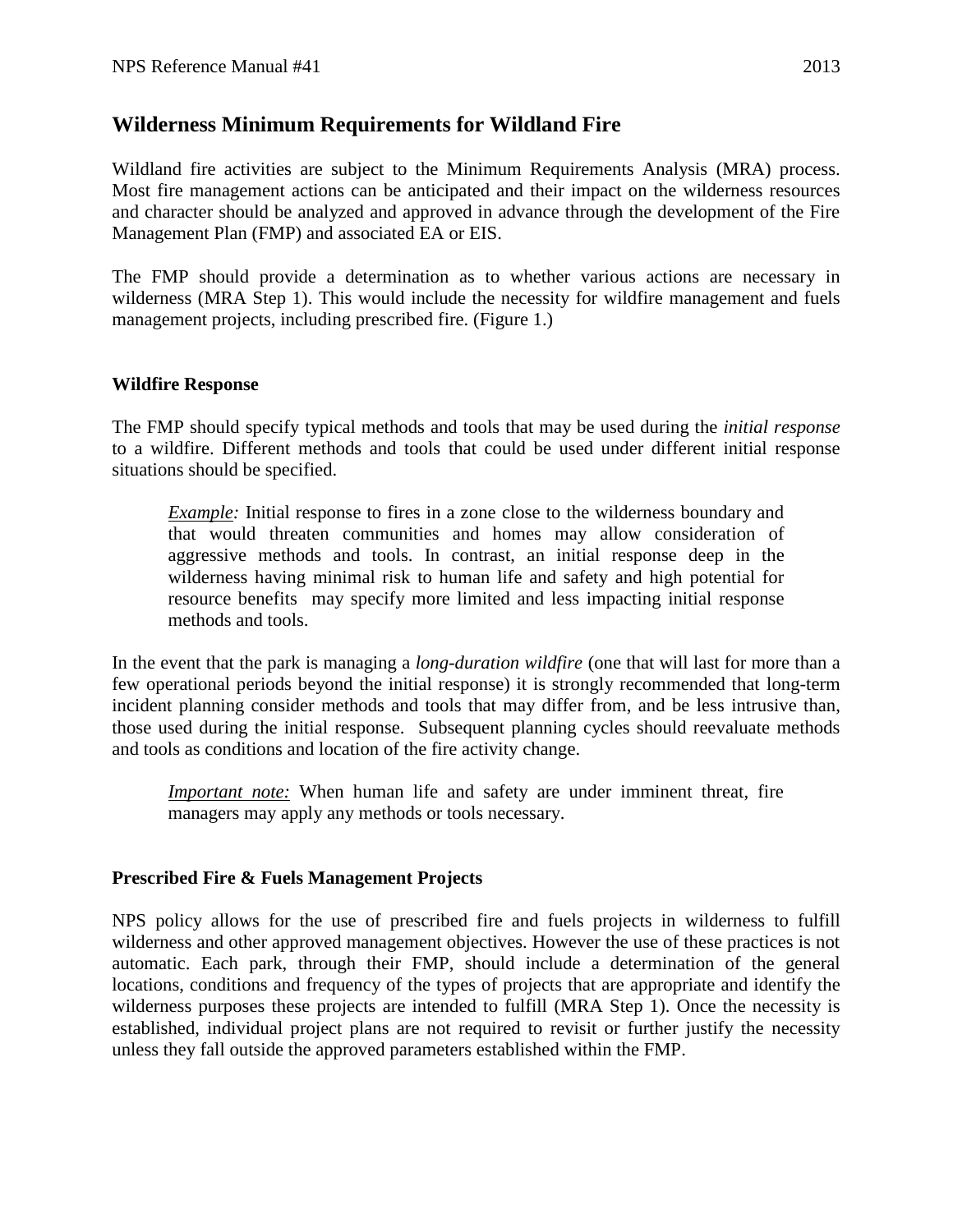A methods and tools analysis (MRA Step 2) for specific conditions and locations of fuels projects may be appropriate to develop within the FMP if there are a limited number of situations to consider. Ideally, the analysis could be applied to most, if not all, future projects. If a future project deviates from the analysis parameters, then a separate methods and tools analysis will be completed.

*Example:* The park intends to develop and maintain a 100' wide reduced fuel buffer along the wilderness boundary adjacent to an exterior housing development. The FMP has analyzed the project type and locations, and has received a determination that specifies the methods and tools that can be used for those types of projects. Those standards would be applied to all similar future projects. A separate methods and tools analysis would therefore not be required for each future project.

However, in many cases the specific conditions and locations of potential projects are unknown when the FMP is developed. In that case, each Prescribed Fire Plan or Mechanical Fuels Treatment Plan must analyze and gain approval for the methods and tools that will be used to implement the specific project.